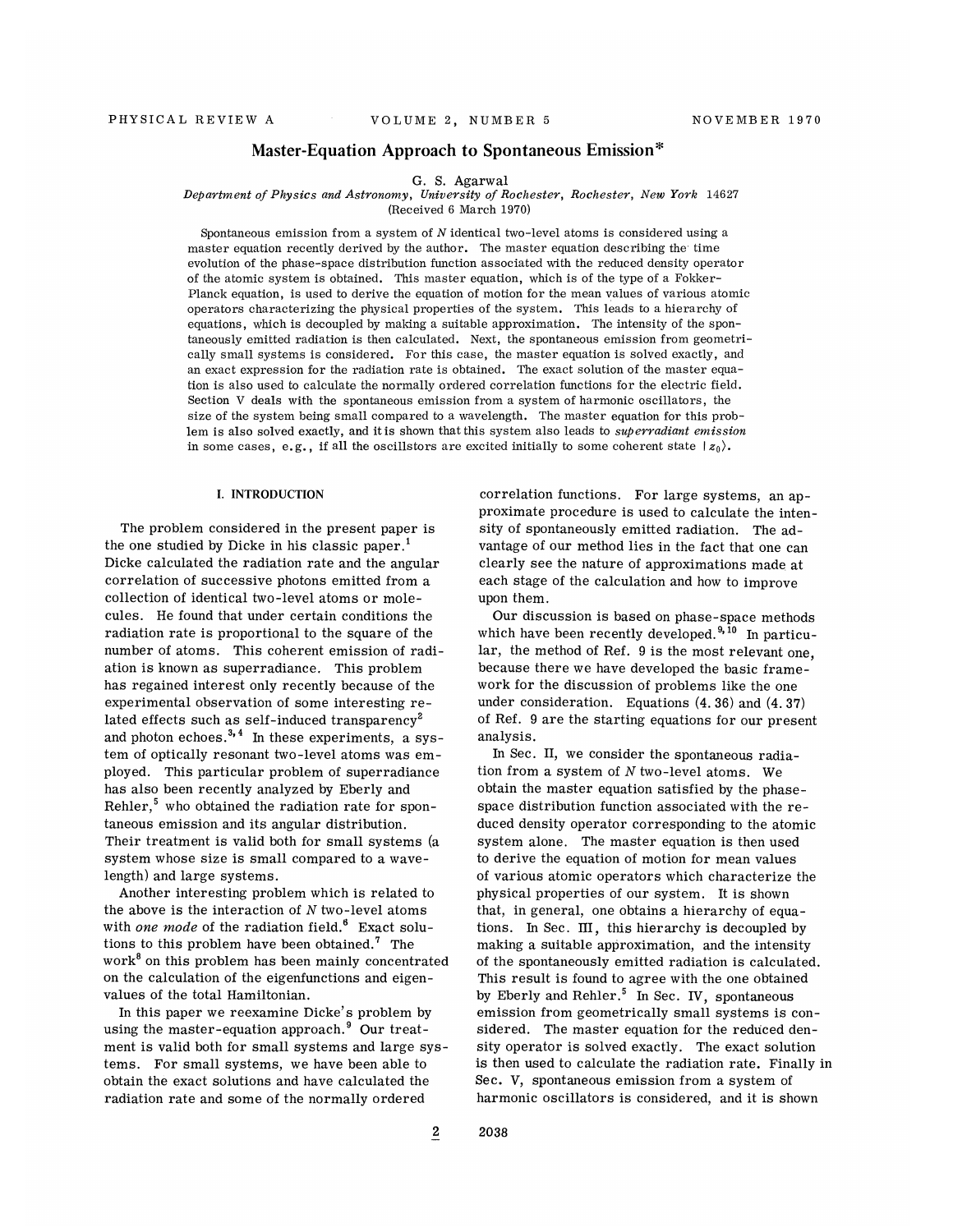$\boldsymbol{k}$ 

that this system does lead to superradiant emission if all the oscillators are excited initially to some coherent state  $|Z_0\rangle$ .

#### II. MASTER EQUATION FOR THE ATOMIC PHASE-SPACE DISTRIBUTION FUNCTION

In this section, we shall derive the equation of motion obeyed by the phase-space distribution function associated with the reduced density operator corresponding to the atomic system alone. The Hamiltonian, for a collection of N identical twolevel atoms interacting with a quantized radiation field, can be shown to be given by

$$
H = \omega_0 \sum_{j=1}^N S_j^g + \sum_{ks} \omega_{ks} a_{ks}^\dagger a_{ks} + \sum_{ks} \sum_j (S_j^\dagger a_{ks} S_{jks} + \text{H. c.}).
$$
\n(2.1)

In deriving (2. 1), the nonresonant terms have been ignored (which is the rotating-wave approximation). Here  $\omega_0$  denotes the energy separation of two atomic levels,  $a_{ks}$  and  $a_{ks}^{\dagger}$  are the usual boson creation and annihilation operators associated with ks mode of the radiation field.  $S_j^{(*)z}$  are the components of the spin angular momentum operator associated with *j*th atom.<sup>11</sup>  $g_{th}$  is the coupling constant and is give atom. $^{11}$   $g_{jks}$  is the coupling constant and is given by

$$
g_{jks} = -\left(\frac{i\omega_0}{c}\right) \left(\frac{2\pi c}{L^3}\right)^{1/2} \frac{1}{\sqrt{k}} e^{i\vec{k}\cdot\vec{R}_j} (\epsilon_{ks}\cdot\vec{a}) , (2,2)
$$

where  $\vec{R}_j$  is the position vector of the jth atom and d is the dipole-moment matrix element. All other symbols have the usual meaning. In order to obtain the equation of motion for the phase-space distribution function, we will express the spin angular momentum operators in terms of boson operators. This can be done in several ways. We will use the Schwinger's coupled boson representation.<sup>12</sup> In this representation, one has

$$
S_j^z = \frac{1}{2} (v_j^{\dagger} v_j - u_j^{\dagger} u_j), \quad S_j^z = u_j^{\dagger} v_j, \quad S_j^{\dagger} = v_j^{\dagger} u_j, (j = 1, ..., N)
$$
 (2. 3)

where  $u_i$  and  $v_j$  are two sets of boson operators satisfying the commutation relations

$$
[u_j, u_k^{\dagger}] = [v_j, v_k^{\dagger}] = \delta_{jk}, \qquad (2.4)
$$

and all other commutators vanish. From now on we will work in the interaction picture. The interaction Hamiltonian in the interaction picture is given by

$$
H_I(t) = \sum_{ks} \sum_j \left( g_{jks} a_{ks} v_j^{\dagger} u_j e^{i(\omega_0 - \omega_{ks})t} + \text{H.c.} \right), (2.5)
$$

where use has been made of Eq. (2. 3). We will also work with the phase-space distribution function which is obtained from the density operator by using the normal rule of mapping.<sup>10</sup> It is evident that the normally ordered equivalent of (2. 5) is given by

$$
\sum_{ksj} [g_{jks} z_{ks} \alpha_j^* \beta_j e^{i(\omega_0 - \omega_{ks})t} + c.c.] ,
$$

where the following mapping relations have been used:

$$
a_{ks} \stackrel{\pm}{\cdot} z_{ks}, \quad u_j \stackrel{\pm}{\cdot} \beta_j, \quad v_j \stackrel{\pm}{\cdot} \alpha_j \ . \tag{2.6}
$$

Since we are only interested in spontaneous emission, the radiation field is taken to be in the vacuum state at  $t = 0$ . The normally ordered equivalent

$$
F_R^{(N)}(\{z_{ks}\}, \{z_{ks}^*\}, 0)
$$

of the density operator for the field at the initial time is given by  $13$ 

$$
F_R({z_{ks}}), {z_{ks}^*}, 0) = \prod_{ks} e^{-1z_{ks}^2}.
$$
 (2.7)

In this case one can easily show that the matrix  $\Gamma$ defined by Eq.  $(G4.37b)^{13}$  reduces to

$$
\Gamma_R^{ks,\,k's'}(t,\,\tau) = \delta_{kk'} \,\delta_{ss'} \begin{pmatrix} 0 & e^{-i\,\omega_{ks}(t-\tau)} \\ 0 & 0 \end{pmatrix} . \tag{2.8}
$$

The operators  $\mathfrak{D}^{(1)}_{S}$  and  $\mathfrak{D}^{(2)}_{S}$ , which are defined by Eqs. (G4. 35a) and (G4. 35b), respectively, are given by

$$
\mathfrak{D}_{S}^{(1)} = \prod_{j=1}^{N} \exp\left(\frac{\overline{\delta}}{\partial \alpha_{j}} \frac{\overline{\delta}}{\partial \alpha_{j}^{*}} + \frac{\overline{\delta}}{\partial \beta_{j}} \frac{\overline{\delta}}{\partial \beta_{j}^{*}}\right) , \qquad (2.9)
$$

$$
\mathfrak{D}_{S}^{(2)} = \prod_{j=1}^{N} \exp\left(\frac{\overline{\delta}}{\partial \alpha_{j}^{*}} \frac{\overline{\delta}}{\partial \alpha_{j}} + \frac{\overline{\delta}}{\partial \beta_{j}^{*}} \frac{\overline{\delta}}{\partial \beta_{j}}\right) .
$$
 (2.10)

The subscript S on these operators denotes the fact that these act only on atomic variables. Then, by straightforward but quite lengthy calculations, we may show that Eqs. (G4. 36) and (G4. 37) lead to the following equation of motion for the normally ordered equivalent  $F_s^{(N)}(\{\alpha_j\}, \{\alpha_j^*\}; \{\beta_j\}, \{\beta_j^*\}; t)$  of the re-<br>duced density operator:

$$
\frac{\partial F_S^{(N)}(t)}{\partial t} + \mathcal{L}_S F_S^{(N)}(t) = 0, \qquad (2.11)
$$

where

$$
\mathcal{L}_{S} F_{S}^{(N)}(t) = \sum_{i} \sum_{j} \gamma_{ij} \left( \frac{\partial}{\partial \beta_{i}^{*}} \left[ (\alpha_{i}^{*} \alpha_{j} \beta_{j}^{*} - \delta_{ij} \beta_{j}^{*}) F_{S}^{(N)} \right] - \frac{\partial}{\partial \alpha_{i}} \left( \beta_{i} \beta_{j}^{*} \alpha_{j} F_{S}^{(N)} \right) - \frac{\partial^{2}}{\partial \alpha_{i} \partial \alpha_{j}^{*}} \left( \beta_{i} \beta_{j}^{*} F_{S}^{(N)} \right) + \frac{\partial^{2}}{\partial \beta_{i}^{*} \partial \alpha_{j}^{*}} \left( \alpha_{i}^{*} \beta_{j}^{*} F_{S}^{(N)} \right) + c.c \right). \tag{2.12}
$$

Here the coefficients  $\gamma_{ij}$  are given by

$$
\gamma_{ij} = (2\pi^2 \omega_0^2/c)(1/2\pi)^3 \int d^3\vec{k} \exp\left[i\vec{k}\cdot(\vec{R}_i - \vec{R}_j)\right]
$$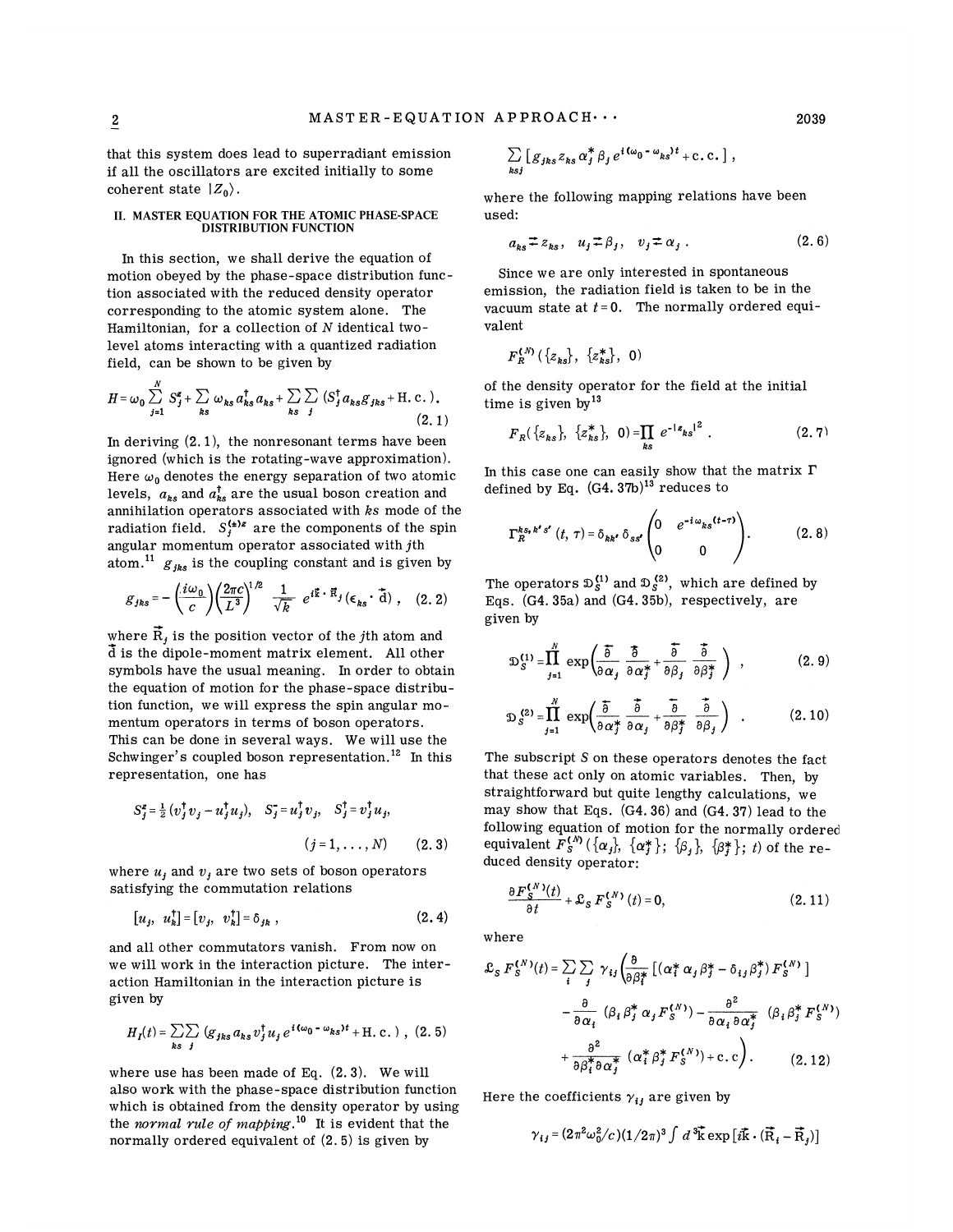$$
\times [\vert \mathbf{\tilde{d}} \vert^2 - (\vert \mathbf{\tilde{d}} \cdot \mathbf{\tilde{k}} \vert^2 / k^2)] [\delta (kc - \omega_0)/k]. \qquad (2.13)
$$

In deriving (2.11), we took the limit  $L^3 \rightarrow \infty$  and have<br>made use of the Markovian approximation.<sup>14</sup> We made use of the Markovian approximation. We have also ignored the frequency shift terms, which cause the renormalization of the energy levels. These terms cause an extra degree of complication and will be discussed elsewhere.

Eq. (2. 11) is our Fokker-Planck equation. As is well known, equations of this type are very useful in calculating the correlation functions and in particular the mean values. This equation, as it stands, is too complex to be solved exactly. However, me use it to obtain the equations of motion for the mean values. It is obvious that the mean value of  $S_i^z$  is given by

$$
\langle S_{i}^{z} \rangle = \frac{1}{2} \int (\alpha_{i}^{*} \alpha_{i} - \beta_{i}^{*} \beta_{i}) F_{S}^{(N)}
$$
  
 
$$
\times (\{\alpha_{i}\}, {\{\alpha_{i}^{*}\}; {\{\beta_{i}\}}, {\{\beta_{i}^{*}\}}; t)
$$
  
 
$$
\times d^{2} {\{\alpha_{i}/\pi\}} d^{2} {\{\beta_{i}/\pi\}}.
$$
 (2.14)

We multiply both sides of  $(2.11)$  by  $\frac{1}{2}(\alpha_1^* \alpha_1 - \beta_1^* \beta_1)$ and integrate. The right-hand side of the equation which is obtained is simplified by integration by parts. This procedure leads to the following equation of motion for  $\langle S_i^z \rangle$ :

$$
\frac{\partial}{\partial t} \langle S_i^z \rangle + \sum_j \gamma_{j1} \langle S_i^* S_j^* \rangle + \sum_j \gamma_{ij} \langle S_j^* S_j^* \rangle = 0 \quad . \quad (2.15)
$$

One can similarly obtain the equation of motion for  $\langle S_i^*S_i^* \rangle$  for  $i \neq j$ . The result of a rather lengthy calculation is

$$
\frac{\partial}{\partial t} \langle S_i^* S_j^* \rangle = -\langle \gamma_{i i} + \gamma_{j j} \rangle \langle S_i^* S_j^* \rangle + \gamma_{i j} \langle (1 + 2S_i^z) S_j^z \rangle
$$

$$
+ \gamma_{i j} \langle (1 + 2S_j^z) S_i^z \rangle + \sum_{\substack{i \neq j \neq i}} 2\gamma_{j i} \langle S_i^* S_j^z S_j^* \rangle
$$

$$
+ \sum_{\substack{i \neq j \neq i}} 2\gamma_{i 1} \langle S_i^* S_i^z S_j^* \rangle, \quad (i \neq j) \quad (2.16)
$$

and so on.

One thus sees that the equation of motion for  $\langle S_i^z \rangle$  is coupled to that for  $\langle S_i^* S_j^* \rangle$ , which in turn is coupled to that for one higher-order correlation function. In this way, one obtains a hierarchy (which is of finite order) of equations. These coupled differential equations are of first order in time and can in principle be solved by using Laplace transform techniques. However, in practice, these can be handled easily if  $N$  is very small (e.g.  $N=1, 2, 3$ ). For example, for  $N=2$ , on has the following:

$$
\frac{\partial}{\partial t} \langle S_1^z \rangle + 2\gamma_0 \langle S_1^* S_1^* \rangle + \gamma_{12} (\langle S_1^* S_2^* \rangle + \langle S_1^* S_2^* \rangle) = 0,
$$
\n(2.17)

$$
\frac{\partial}{\partial t} \langle S_1^* S_2^* \rangle + 2\gamma_0 \langle S_1^* S_2^* \rangle = \frac{1}{2}\gamma_{12} \langle \langle (S_1^z + \frac{1}{2}) (S_2^z + \frac{1}{2}) \rangle - \frac{1}{4} \rangle ,
$$
\n(2.18)

$$
\frac{\partial}{\partial t} \langle (S_1^z + \frac{1}{2}) (S_2^z + \frac{1}{2}) \rangle = -4\gamma_0 \langle (S_1^z + \frac{1}{2}) (S_2^z + \frac{1}{2}) \rangle ,
$$
\n(2.19)

where

where  

$$
\gamma_0 = \left(\frac{2\pi^2 \omega_0^2}{c}\right)\left(\frac{1}{2\pi}\right)^3 \int d^3R \frac{\delta (kc - \omega_0)}{R} \left(|\mathbf{\vec{d}}|^2 - \frac{|\mathbf{\vec{d}} \cdot \mathbf{\vec{k}}|^2}{k^2}\right).
$$
(2.20)

The last of the Eqs.  $(2.17)-(2.19)$  is easily integrable. This solution is to be used in (2. 18) to solve for  $\langle S_1^*S_2 \rangle$ , which in turn should be used in (2.17) to solve for  $\langle S_i^g \rangle$ .

We now consider the expectation value  $p<sub>N</sub>(t)$  of the operator

$$
\left[\prod_{i=1}^{N} \left(S_i^z + \frac{1}{2}\right)\right] : (2.14) \t\t pN(t) = \left\langle \prod_{i=1}^{N} \left(\frac{1}{2} + S_i^z\right)\right\rangle .
$$
\n(2.21)

It is obvious that  $p_N(t)$  denotes the probability that all the  $N$  atoms would be found in an excited state at time  $t$ . Using  $(2.11)$ , we obtain the equation of motion for  $p_N(t)$ :

$$
\frac{\partial p_N(t)}{\partial t} = -2N\gamma_0 p_N(t),\qquad(2.22)
$$

which leads to

$$
p_N(t) = p_N(0) e^{-2N \gamma_0 t}.
$$
 (2.23)

We thus obtain the following very interesting result: The probability that all the atoms would be found in an excited state decays exponentially, regardless of the size of the system, the decay constant being  $2Ny_0$ , which is N times the decay constant for a single atom.

#### III. APPROXIMATE EXPRESSION FOR THE INTENSITY OF SPONTANEOUSLY EMITTED RADIATION

In order to obtain an approximate expression for the intensity of spontaneously emitted radiation, we consider Eq.  $(2.15)$  and make the following  $ap$ proximation:

$$
\langle S_i^z S_j^z \rangle = \langle S_i^z \rangle \langle S_j^z \rangle \qquad (i \neq j). \qquad (3.1)
$$

It should be noted that this approximation does  $not$ necessarily imply that the density operator  $\rho$  is the direct product of density matrices corresponding to individual atoms.<sup>15</sup> The total energy  $W$  of the atomic system, in units of  $\omega_0$ , is given by

$$
W = \sum_{l=1}^{N} \langle S_l^z \rangle = \frac{1}{2} \sum_{l=1} \langle \sigma_l^z \rangle, \qquad (3. 2)
$$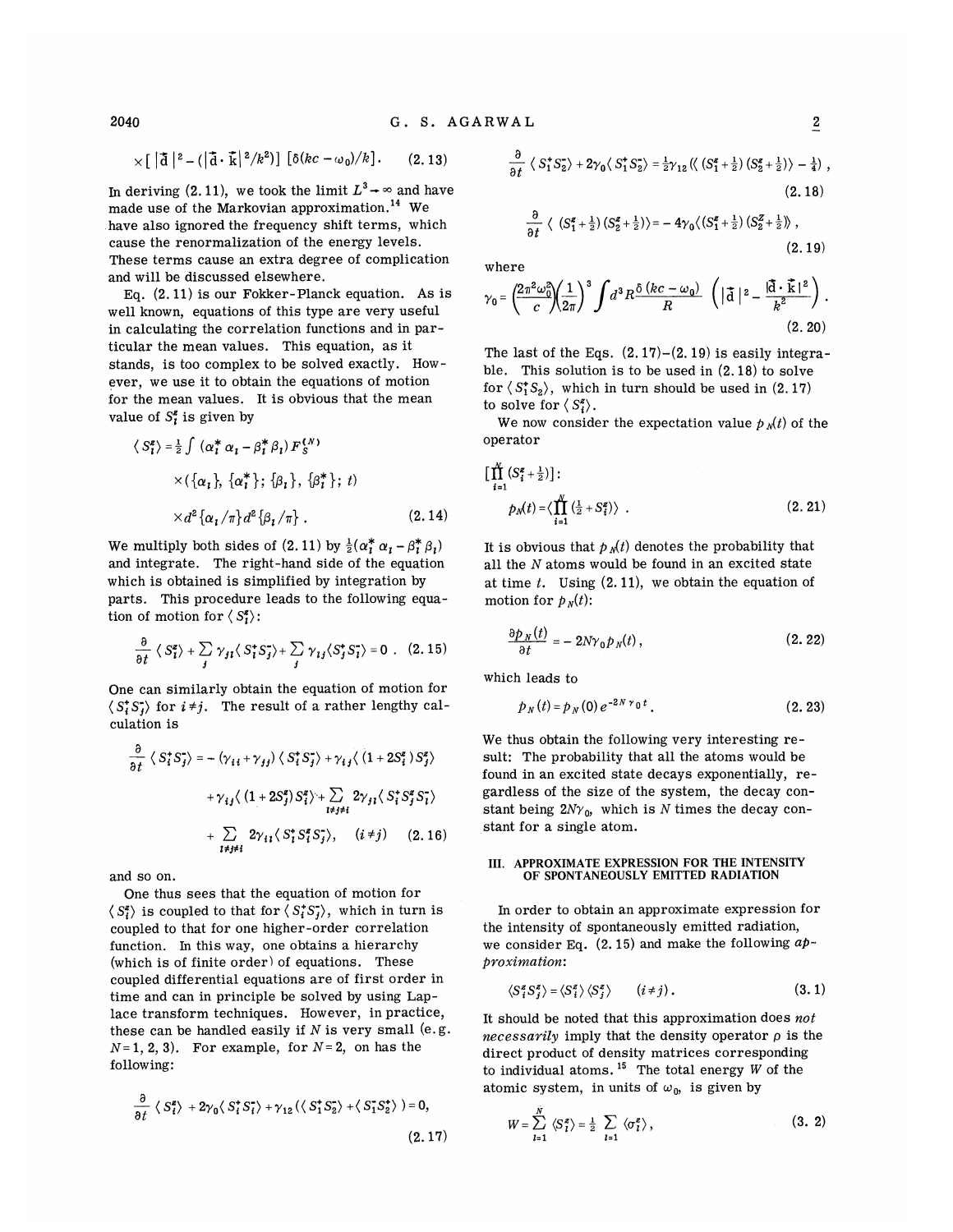where  $\sigma_i^z$  are Pauli spin matrices. Equation (2.15), on summing over all values of  $l$ , leads to

$$
\frac{\partial}{\partial t} \sum_{i} \langle \sigma_{i}^{z} \rangle + \sum_{j} \gamma_{j} \langle \sigma_{i}^{+} \sigma_{j}^{-} \rangle = 0.
$$
 (3.3)

To simplify (3. 3) we use the following relation:

$$
\sum_{j\,l} \langle \sigma_i^* \sigma_j^* \rangle \gamma_{j\,l} = \sum_{j \neq l} \gamma_{j\,l} \langle \vec{\sigma_i}, \vec{\sigma_j} - \sigma_j^z \sigma_l^z \rangle + \sum_j \gamma_{j\,j} \langle \sigma_j^* \sigma_j^* \rangle . \tag{3.4}
$$

On combining  $(3.1)$ ,  $(3.3)$ , and  $(3.4)$  we obtain

$$
\frac{\partial}{\partial t} \left( \sum_{i} \langle \sigma_{i}^z \rangle \right) + \sum_{j \neq i} \gamma_{ij} \langle 2P_{ij} - 1 \rangle + \sum_{j} \gamma_{jj} \langle \sigma_{j}^* \sigma_{j}^* \rangle
$$

$$
- \left( \frac{\langle \sum_{i} \langle \sigma_{i}^z \rangle \rangle^2}{N^2} \right) \sum_{j \neq i} \gamma_{ij} = 0, \qquad (3.5)
$$

where  $P_{ij}$  is the permutation operator defined by

$$
P_{ij} = \frac{1}{2} (1 + \vec{\sigma}_i \cdot \vec{\sigma}_j). \tag{3.6}
$$

This operator corresponds to the interchange of  $l$ th and  $j$ th atoms. Since the original Hamiltonian is invariant under the permutation of indices  $l$  and j, we conclude that  $\langle P_{ij}\rangle = 1$ , and then Eq. (3.5) leads to

$$
\frac{\partial}{\partial t} \left( \sum_{i} \langle \sigma_{i}^{z} \rangle \right) + \sum_{j \neq i} \gamma_{j1} \left( \frac{1 - \langle \sum_{i} \langle \sigma_{i}^{z} \rangle \rangle^{2}}{N^{2}} \right) + \sum_{j} \gamma_{j1} \langle \sigma_{j}^{+} \sigma_{j}^{-} \rangle = 0.
$$
\n(3.7)

The quantity  $\sum_{j\neq l} \gamma_{jl}$  is given by

$$
\sum_{i \neq l} \gamma_{j l} = \left(\frac{2\pi^2 \omega_0^2}{c}\right) \left(\frac{1}{2\pi}\right)^3 \int d^3 \vec{k} \frac{\delta(kc - \omega_0)}{k} \times \left(\left|\vec{a}\right|^2 - \frac{|\vec{a} \cdot \vec{k}|^2}{k^2}\right) \sum_{j \neq l} e^{i\vec{k} \cdot (\vec{R}_j - \vec{R}_l)}.
$$
 (3.8)

The term  $\sum_{j \neq l} e^{i \vec{k} \cdot (\vec{R}_j - \vec{R}_l)}$  can be written as

$$
\sum_{j\neq i} e^{i\vec{k}\cdot(\vec{R}_j-\vec{R}_i)} = \sum_{j\,i} e^{i\vec{k}\cdot(\vec{R}_j-\vec{R}_i)} = N^2 \left[ \Gamma(\vec{k}) - (1/N) \right],
$$

 $(3.9)$ 

where  $\Gamma(\vec{k})$  is given by

$$
\Gamma(\vec{k}) = |\langle e^{i\vec{k}\cdot\vec{R}} \rangle_{\text{av}}|^2. \tag{3.10}
$$

Here  $\langle \rangle_{av}$  denotes the average over the position of all atoms. On combining  $(3.8)$  and  $(3.9)$  we obtain

$$
\sum_{j \neq l} \gamma_{jl} = N^2 \gamma_0 \left[ \frac{2\pi^2 \omega_0^2}{c \gamma_0} \left( \frac{1}{2\pi} \right)^3 \int \frac{d^3 k}{k} \delta(kc - \omega_0) \Gamma(\vec{k}) \right]
$$

$$
\times \left[ |\vec{d}|^2 - (|\vec{d} \cdot \vec{k}|^2 / k^2) \right] - (1/N) \Big] = N^2 \gamma_0 \mu,
$$
(3. 11)

where

$$
\mu = \frac{2\pi^2 \omega_0^2}{c\gamma_0} \left(\frac{1}{2\pi}\right)^3 \int \frac{d^3 \vec{k}}{k} \delta(kc - \omega_0) \Gamma(\vec{k}) \left(|\vec{d}|^2 - \frac{|\vec{d}\cdot\vec{k}|^2}{k^2}\right)
$$
\n(3.12)

On using Eqs.  $(3. 2)$ ,  $(3. 7)$ , and  $(3. 11)$ , we find that W satisfies the following equation of motion:

$$
\frac{\partial W}{\partial t} = (2\mu \gamma_0)(W + \frac{1}{2}N)\left(W - \frac{1}{2}N - \frac{1}{\mu}\right). \tag{3.13}
$$

It should be noted that Eq.  $(3.13)$  is exactly the same as the one derived and solved by Eberly and Rehler<sup>5</sup> using Dicke's expression for the state of the system at time  $t$ . The result is

$$
W(t) = -\frac{1}{2}N\left\{[1 + (\mu N)^{-1}]\tanh \tau^{-1}(t - t_0) - (\mu N)^{-1}\right\}.
$$
\n(3.14)

The constant  $t_0$  is determined from initial condition and  $\tau$  is given by

$$
\tau^{-1} = \gamma_0(\mu N + 1). \tag{3.15}
$$

The expression for the intensity of spontaneous radiation is obtained by using the principle of detailed balance and is given by

$$
I(t) = -\omega_0 \dot{W} = (\omega_0 \gamma_0 / 2\mu) (\mu N + 1)^2 \operatorname{sech}^2 \tau^{-1} (t - t_0).
$$
\n(3.16)

We thus see that we have been able to obtain the radiation rate by just making the approximation (S.1). At present it is not clear how good this approximation<sup>15a</sup> is. This approximation is also inherent in Dicke's work, where he has used an explicit expression for states of the system at time  $t$ . This explicit expression is essentially of the form $1.5$ 

$$
\rho(t) = \Pi_j \left[ \frac{1}{2} - S_j^z \cos \theta + \frac{1}{2} i \left( S_j^{\dagger} \alpha_j - S_j^{\dagger} \alpha_j^* \right) \sin \theta \right],
$$
\n(3. 17)

where

$$
\cos\theta = -2\left\langle S\right\rangle_{j}^{z}\,,\tag{3.18a}
$$

$$
i\alpha_j = \exp(-\omega_0 t + i\vec{k} \cdot \vec{R}_j + i\varphi_0), \qquad (3.18b)
$$

Again there does not appear to be any  $a$  priori justification for using this expression except some ana-<br>logies drawn from the semiclassical treatment.<sup>11</sup> logies drawn from the semiclassical treatment.<sup>11</sup> We believe that an improvement over the approximation  $(3.1)$  can be obtained by using Eq.  $(2.16)$ .

## IV. SPONTANEOUS EMISSION FROM SMALL, SYSTEMS: SOME EXACT RESULTS

We now consider the spontaneous emission from small systems, i.e., systems whose size is small compared to the wavelength. In this case it is not necessary to make the approximation (S.1), and it is possible to obtain exact results. For small sys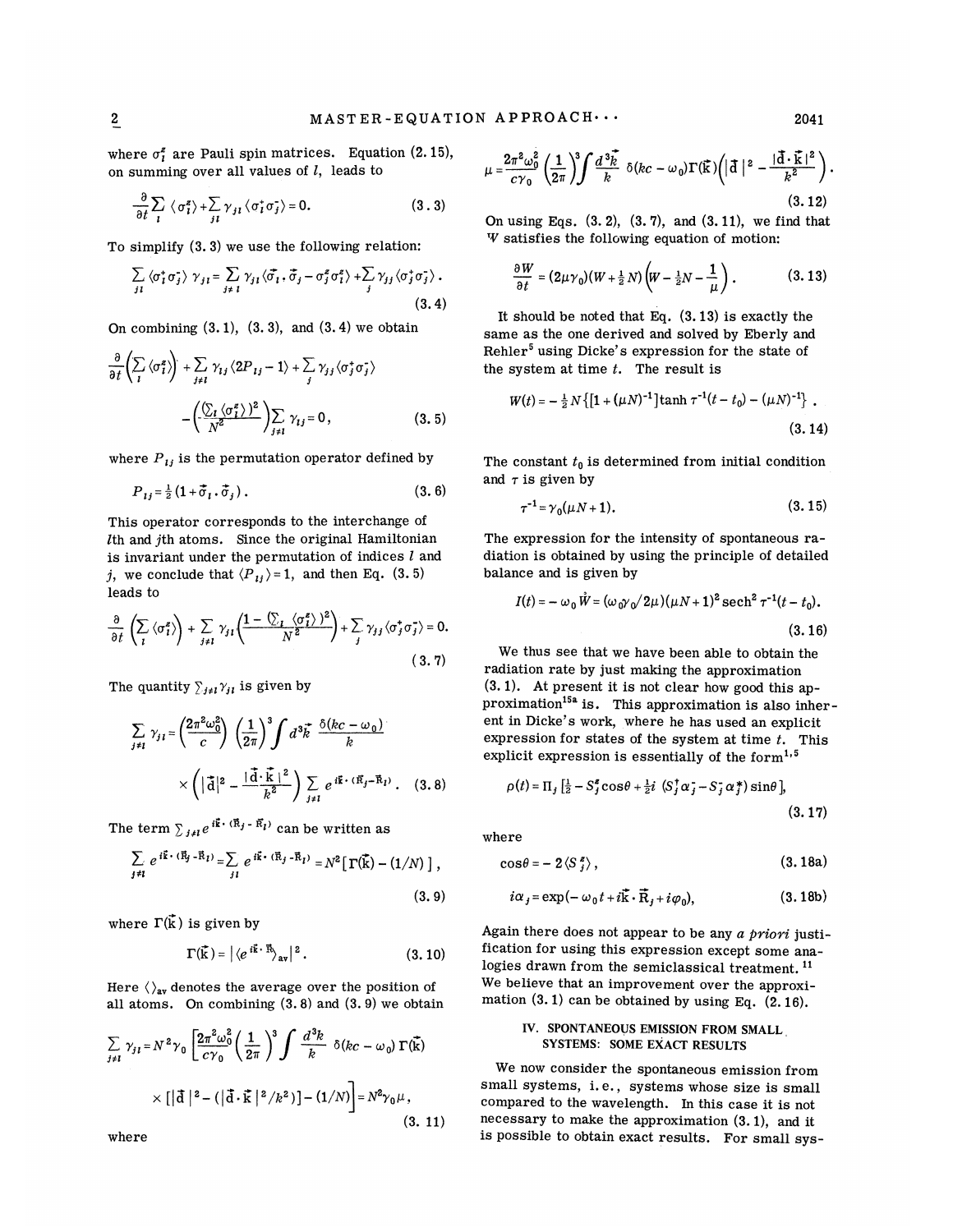tems, we may introduce the following operators:  $\frac{1}{\sqrt{S}}$ 

$$
S^z = \sum_i S_i^z, \quad S^{\pm} = \sum_i S_i^{\pm}.
$$
 (4.1)

The operators  $S^z$ ,  $S^z$  satisfy the angular momentum commutation relations. Furthermore, it can be shown that  $S^2$  is a constant of motion.<sup>1</sup> We may show that the phase-space equation of motion (2. 11) is equivalent to the following equation for the reduced density operator  $\rho_s$ :

$$
\frac{\partial \rho_S}{\partial t} = -\sum_{ij} \gamma_{ij} (S_i^* S_j^* \rho - S_j^* \rho S_i^*) + \text{H.c.} \quad . \quad (4.2)
$$

The proof of this result is given in the Appendix. For small systems, we can make dipole approximation and find that  $\gamma_{ij} \rightarrow \gamma_0$  independent of *i* and *j*. Using  $(4.1)$  and  $(4.2)$ , we obtain the equation<sup>16</sup>

$$
\frac{\partial \rho}{\partial \tau} = -\frac{1}{2} \left( S^* S^* \rho - 2S^* \rho S^* + \rho S^* S^- \right) , \qquad (4.3)
$$

where

$$
\tau = 2\gamma_0 t \quad . \tag{4.4}
$$

Let  $|m\rangle$  denote the angular momentum eigenstate corresponding to a given eigenvalue  $S(S+1)$  of  $S^2$ and  $m$  of  $S^z$ . Then on taking the matrix element of (4. 3), we find that

$$
\frac{\partial \rho_{m,n}}{\partial \tau} = (\nu_{m+1} \nu_{n+1})^{1/2} \rho_{m+1,n+1} - \tfrac{1}{2} (\nu_m + \nu_n) \rho_{m,n} \quad , \quad (4.5)
$$

where we have set

$$
V_m = (s - m + 1)(s + m) \quad . \tag{4.6}
$$

We can solve the set of different differential equations  $(4.5)$  by iteration. It turns out that we have  $17$ 

$$
\rho_{m,m}(\beta) = \sum_{l \ge 0} \left( \prod_{k=m+1}^{m+l} \nu_k / \prod_{k=m}^{m+l} (\beta + \nu_k) \right) \rho_{m+l,m+l}(0) , \qquad (4.7)
$$

where  $\rho_{m,m}(\beta)$  is the Laplace transform of  $\rho_{m,m}(t)$ , i. e. ,

$$
\rho_{m,m}(\beta) = \int_0^\infty e^{-\tau \beta} \rho_{m,m}(\tau) d\tau \qquad (\text{Re}\beta \ge 0) \ . \tag{4.8}
$$

We assume that all the atoms were in the excited state at time  $t=0$ , so that we have  $s=\frac{1}{2}N$  and  $\rho_{m,m}(0)=\delta_{m, N/2}$ . Then the exact expression for the energy of the system is

$$
\langle S^z(\beta) \rangle = \int_0^\infty e^{-\tau \beta} \langle S^z(t) \rangle dt
$$
  
= 
$$
\sum_{m=-N/2}^{+N/2} (m) \frac{N! (\frac{1}{2} N - m)!}{(\frac{1}{2} N + m)!} \prod_{k=m}^{N/2} \frac{1}{(\beta + \nu_k)}
$$
 (4.9)

 $\langle S^z(t) \rangle$  is obtained by inverting (4.9). It should be noted that the expression (4. 9) involves poles of order 1 and 2, and that the poles of order 2 complicate the final expression for  $\langle S^z(t) \rangle$ . As an example, when  $N = \text{odd}, \langle S^z(\beta) \rangle$  can be written as

$$
\langle S^{z}(\beta) \rangle = \sum_{m=+1/2}^{N/2} \frac{m(N!)\left(\frac{1}{2}N - m\right)!}{\left(\frac{1}{2}N + m\right)!} \prod_{k=m}^{N/2} \frac{1}{(\beta + \nu_k)} - \frac{1}{2}N(N!)^2 \left(\beta(\beta + \nu_{1/2}) \prod_{k=-1(N/2)-1}^{-1/2} (\beta + \nu_k)^2\right)^{-1}
$$
  
+ 
$$
\sum_{m=-1(N/2)-1}^{-1/2} \frac{m(N!)\left(\frac{1}{2}N - m\right)!}{\left(\frac{1}{2}N + m\right)!} (\beta + \nu_{1/2})^{-1} \prod_{k=(2-m)}^{N/2} (\beta + \nu_k)^{-1} \prod_{l=m}^{-1/2} (\beta + \nu_l)^{-2} . \tag{4.10}
$$

In this expression we have shown explicitly the simple and double poles of  $\langle S^z(\beta) \rangle$ . Now the standard complex variable techniques lead to the following expression for  $\langle S^z(\tau) \rangle$ :

$$
\langle S^{z}(\tau) \rangle = \sum_{m=1/2}^{N/2} \frac{m(N!) (\frac{1}{2} N - m)!}{(\frac{1}{2} N + m)!} \sum_{k=m}^{N/2} e^{-\nu} \kappa^{\tau} \prod_{l=m \neq k}^{N/2} (\nu_{l} - \nu_{k})^{-1}
$$
  
 
$$
- (\frac{1}{2} N) (N!)^{2} (\nu_{1/2})^{-1} \prod_{k=-1(N/2)-1,1}^{N/2} (\nu_{k})^{-2} + (\frac{1}{2} N) (N!)^{2} (\nu_{1/2})^{-1} \prod_{k=-(N/2)-1,1}^{N/2} (\nu_{k} - \nu_{1/2})^{-2} e^{-\nu} \kappa^{\tau}
$$
  
 
$$
- (\frac{1}{2} N) (N!)^{2} \sum_{k=-1(N/2)-1,1}^{N/2} e^{-\nu} \kappa^{\tau} \Big( [\tau \nu_{k} (\nu_{k} - \frac{1}{2}) + (2 \nu_{k} - \nu_{1/2})] \nu_{k}^{-2} (\nu_{k} - \nu_{1/2})^{-2} \prod_{l=-(N/2)-1 \neq k}^{N/2} (\nu_{l} - \nu_{k})^{-2}
$$
  
 
$$
+ 2 \sum_{l=-(N/2)-1 \neq k}^{N/2} \nu_{k}^{-1} (\nu_{k} - \nu_{1/2})^{-1} (\nu_{k} - \nu_{l})^{-2} \prod_{r=-1(N/2)-1 \neq l \neq k}^{N/2} (\nu_{r} - \nu_{k})^{-2} \Big)
$$
  
 
$$
+ \sum_{m=-1(N/2)+1}^{N/2} \frac{m(N!) (\frac{1}{2} N - m)!}{(\frac{1}{2} N + m)!} \prod_{k=2-m}^{N/2} (\nu_{k} - \nu_{1/2})^{-1} \prod_{l=m}^{N/2} (\nu_{l} - \nu_{1/2})^{-2} e^{-\nu_{1/2} \tau}
$$

2042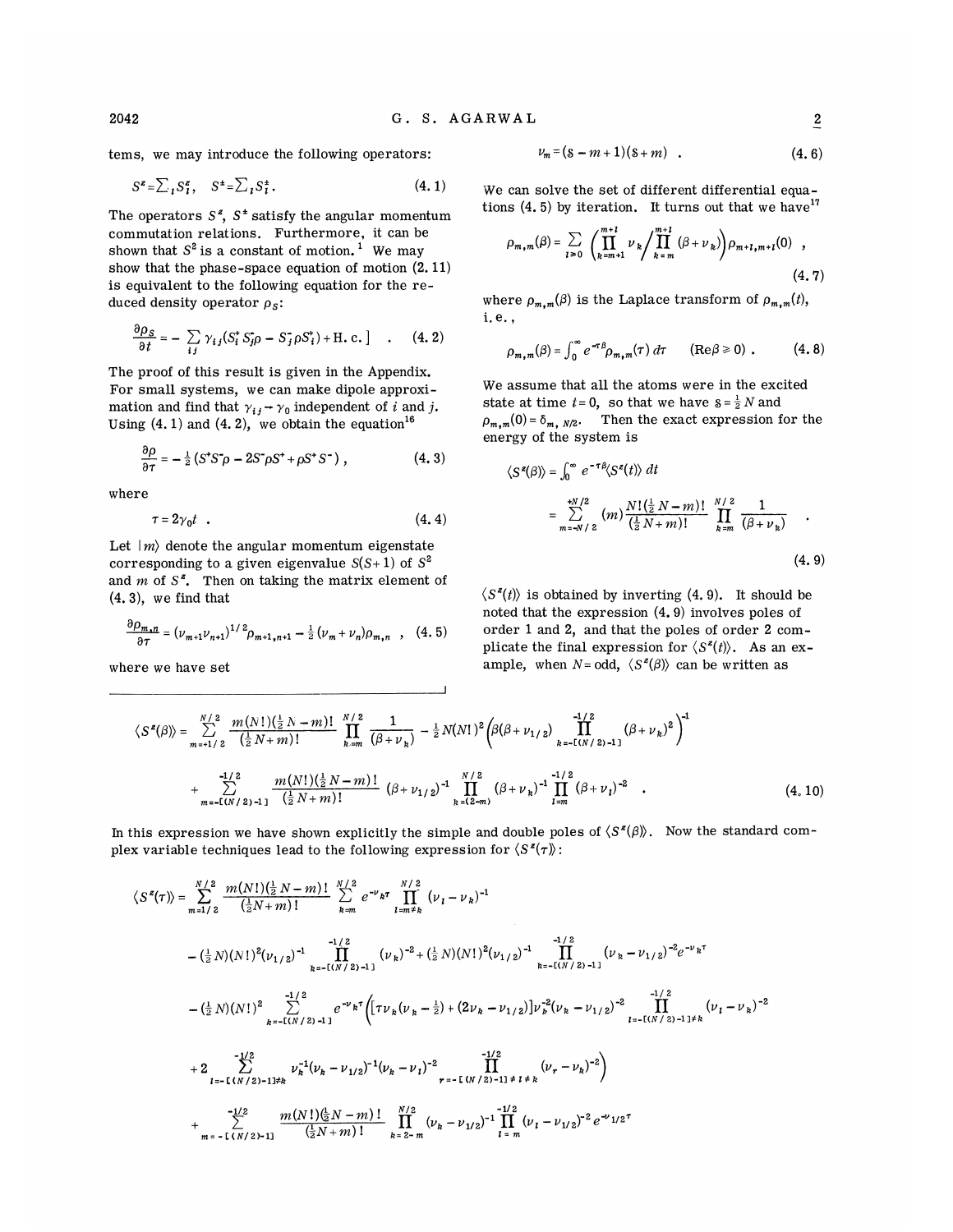$$
+\sum_{m=-1}^{-1/2} \frac{m(N!) (\frac{1}{2}N-m)!}{(\frac{1}{2}N+m)!} \sum_{k=2-m}^{N/2} (\nu_{1/2} - \nu_k)^{-1} \prod_{r=2-m+k}^{N/2} (\nu_r - \nu_k)^{-1} e^{-\nu_k \tau} + \sum_{m=-1}^{-1/2} \frac{m(N!) (\frac{1}{2}N-m)!}{(\frac{1}{2}N+m)!} \sum_{k=m}^{-1/2} [\tau(\nu_{1/2} - \nu_k) - 1] (\nu_{1/2} - \nu_k)^{-2} \prod_{l=2-m}^{N/2} (\nu_l - \nu_k) \prod_{r=m+k}^{-1/2} (\nu_r - \nu_k)^{-2} e^{-\nu_k \tau} + \sum_{m=-1}^{-1/2} \frac{m(N!) (\frac{1}{2}N-m)!}{(\frac{1}{2}N+m)!} \sum_{k=m}^{-1/2} \left[ \sum_{l=2-m}^{N/2} (\nu_{1/2} - \nu_k)^{-1} \prod_{p=2-m+1}^{N/2} (\nu_p - \nu_l)^{-1} (\nu_l - \nu_k)^{-2} \right. + \sum_{m=-1}^{-1/2} \frac{m(N!) (\frac{1}{2}N-m)!}{(\frac{1}{2}N+m)!} \sum_{k=m}^{-1/2} \left[ \sum_{l=2-m}^{N/2} (\nu_{1/2} - \nu_k)^{-1} \prod_{p=2-m+1}^{N/2} (\nu_p - \nu_l)^{-1} (\nu_l - \nu_k)^{-2} \right. + \prod_{r=m+k}^{-1/2} (\nu_r - \nu_k)^{-2} - \sum_{r=m+k}^{-1/2} 2(\nu_r - \nu_k)^{-3} (\nu_{1/2} - \nu_k) \prod_{l=2-m}^{N/2} (\nu_l - \nu_k)^{-1} \prod_{p=m+k+r}^{-1/2} (\nu_p - \nu_k)^{-2} e^{-\nu_k \tau} . \tag{4.11}
$$

As an example, for  $N=3$ , one easily finds that which on substitution in (4.16) leads to

$$
\langle S^{\ell}(t) \rangle = \left[ 6e^{-4\tau} - 3e^{-3\tau} + 12\tau e^{-3\tau} - \frac{3}{2} \right] , \qquad (4.12)
$$

where  $\tau$  is given by (4.4). A similar expression holds when  $N$  is an even number. These expressions can then be used to compute the radiation rate. In particular, when  $N=1-4$  and 8, these ex-<br>pressions lead to the results of Dillard and Robl.<sup>18</sup> pressions lead to the results of Dillard and Robl.

It can further be shown that the Fourier component of the spontaneously radiated intensity is given by

$$
I(\omega) = \int_0^\infty I(\tau) e^{-i\omega \tau} d\tau = (i\omega \langle S^z(i\omega) \rangle - \frac{1}{2}N), \quad (4.13)
$$

where  $\langle S^z(i\omega)\rangle$  is given by (4.9) with  $\beta$  replaced by  $i\omega$ .

For numerical analysis, it appears to be advantageous to solve a partial differential equation which we will now derive. Consider the following generating function:

$$
Q(x, \tau) = \langle \exp\{-\; x\left[\tfrac{1}{2}N + S^z(\tau)\right] \} \rangle \; . \tag{4.14}
$$

Since  $\left[\frac{1}{2}N+S^{\textbf{\textit{z}}}\right]$  is a positive semidefinite bounde operator, it is clear that the expectation value  $(4. 14)$  is bounded. From  $(4. 14)$  and  $(4. 3)$  we find that

$$
\frac{\partial Q}{\partial \tau} = \frac{1}{2} \langle \left[ S^{\dagger}, e^{-xs^2} \right] S^{\dagger} \rangle \exp(-x_2^{\dagger} N)
$$

$$
+ \frac{1}{2} \langle S^{\dagger} \left[ e^{-xs^2}, S^{\dagger} \right] \rangle \exp(-x_2^{\dagger} N) . \tag{4.15}
$$

The commutator  $[S^*, e^{-xs^2}]$  can be evalutated by using an identity<sup>19</sup> due to Kubo:

$$
[S^*, \exp(-xS^z)] = -\int_0^x dy \, e^{-(x-y)s^z} [S^*, S^z] \, e^{-ys^z}
$$
  
= 
$$
\int_0^x dy \, e^{-(x-y)s^z} S^* \, e^{-ys^z}; \qquad (4.16)
$$
  
but we have  

$$
e^{ys^z} S^* \, e^{-yS^z} = S^+ + (y/1!) [S^z, S^*]
$$

$$
S^{35} S^{36} = S^{4} + (y/1!) [S^{2}, S^{4}] + (y^{2}/2!) [S^{2}, [S^{2}, S^{4}]] + \cdots
$$
  
\n
$$
= S^{4} + (y/1!) S^{4} + (y^{2}/2!) S^{4} + \cdots
$$
  
\n
$$
= e^{y} S^{4} , \qquad (4.17)
$$
  
\n
$$
S^{4}(\beta) = \sum_{m=0}^{n} S^{4} (S^{4} - S^{4})
$$
  
\n
$$
= e^{y} S^{4} , \qquad (4.18)
$$

$$
[S^*, e^{-xS^z}] = e^{-xS^z} \int_0^y dy \, e^y S^+ = (e^x - 1) \, e^{-xS^z} S^+.
$$
 (4.18)

Substituting (4. 18) in (4. 15) leads to

$$
\frac{\partial Q}{\partial \tau} = 2e^{-x(N/2)}\left(e^x - 1\right) \cdot \frac{1}{2}\left\langle S^*S^-e^{-xS^2}\right\rangle \quad , \tag{4.19}
$$

which on using the relation

$$
S^*S^* = \frac{1}{2}N(\frac{1}{2}N+1) - (S^z)^2 + S^z
$$

reduces to

es to  
\n
$$
\frac{\partial Q}{\partial \tau} = -(e^x - 1) \left( \frac{\partial^2}{\partial x^2} + (N+1) \frac{\partial}{\partial x} \right) Q .
$$
\n(4. 20)

This differential equation should be solved subject to the initial condition  $Q(x, 0) = \exp(-Nx)$  and the boundary condition  $Q(0, t) = 1$ . Once the solution is known, expectation value of energy can be obtained from the formula

$$
\langle S^{z}(t) \rangle = \left[ -\frac{\partial Q(x,\,\tau)}{\partial x} \bigg|_{x=0} - \frac{1}{2}N \right] \quad . \tag{4.21}
$$

Having obtained the exact expression for the intensity of the spontaneously emitted radiation, we now proceed to calculate the correlation functions for the emitted radiation. It is seen from (4. 8) that

$$
\langle S^*(\beta) \rangle = \sum_m \rho_{m_m m+1}(\beta) (\nu_{m+1})^{1/2}
$$
  
= 
$$
\sum_m (\nu_{m+1})^{1/2} \sum_{n \ge 0} \left[ \left( \prod_{k=1}^n \nu_{m+k} \nu_{m+1+k} \right)^{1/2} \right]
$$
  

$$
\prod_{k=0}^n [\beta + \frac{1}{2} (\nu_{m+k} + \nu_{m+1+k})] \rho_{m+n_m + n+1}(0) . \tag{4.22}
$$

This equation can also be written as

$$
\langle S^{\dagger}(\beta) \rangle = \sum_{m} (\nu_{m+1})^{1/2} \sum_{n \ge 0} \left[ \left( \prod_{k=1}^{n} \nu_{m+k} \nu_{m+1+k} \right)^{1/2} \right]
$$

$$
\prod_{k=0}^{n} [\beta + (\nu_{m+k} + \nu_{m+1+k})] (\nu_{m+n+1})^{-1/2}
$$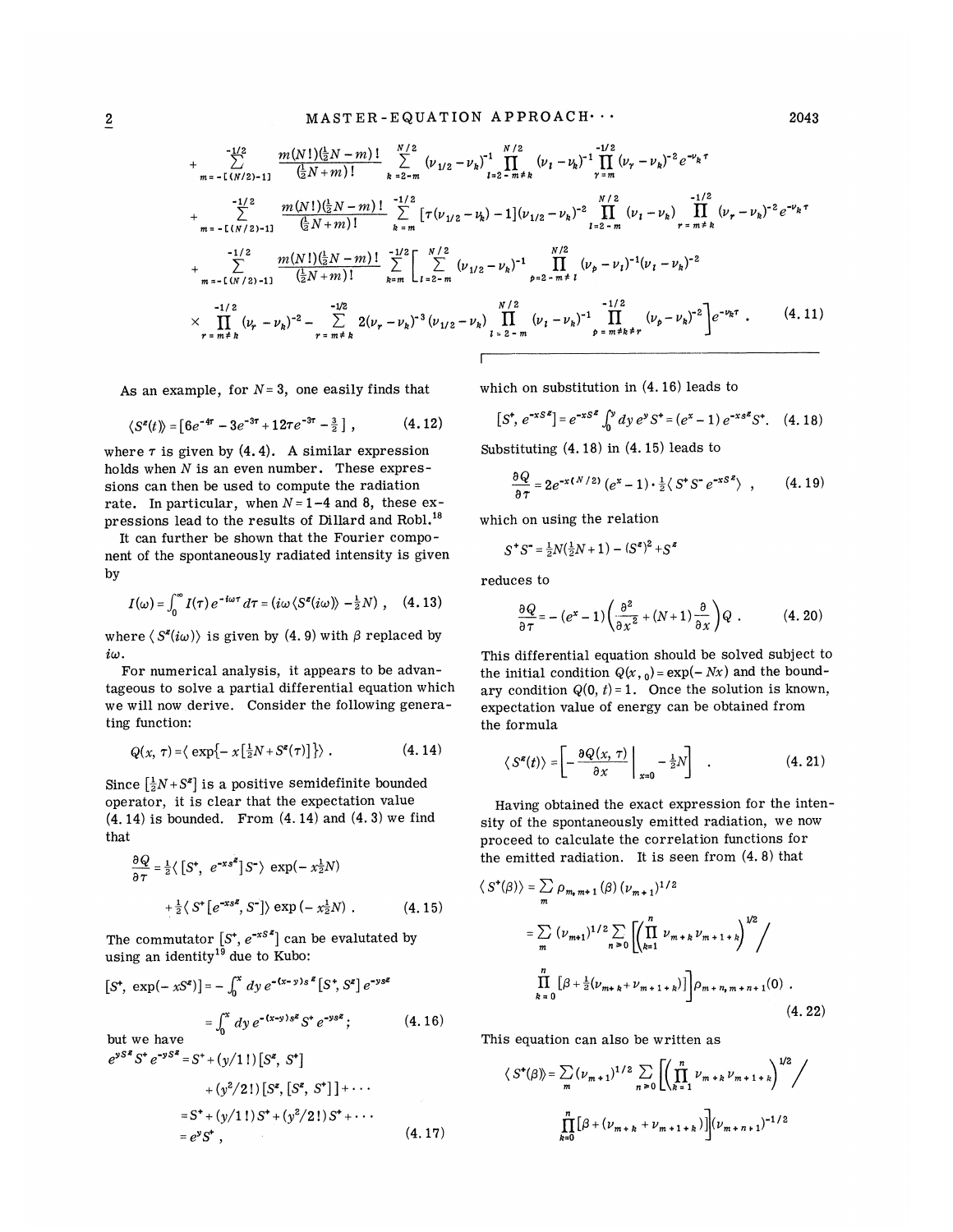$$
\times \langle S^* | n+m \rangle \langle n+m | \rangle. \tag{4.23}
$$

In order to calculate  $\langle S^*(\beta)S^*(0)\rangle$  we now make use of the quantum regression theorem,  $20$  which allows us to calculate the two time correlation functions in terms of one time correlation functions. The result of this calculation can be shown to be

$$
\langle S^{\dagger}(\beta) S^{\dagger}(0) \rangle = \sum_{m} (\nu_{m+1})^{1/2} \sum_{n \ge 0} \left[ \left( \prod_{k=1}^{n} \nu_{m+k} \nu_{m+1+k} \right)^{1/2} \right]
$$

$$
\prod_{k=0}^{n} [\beta + \frac{1}{2} (\nu_{m+k} + \nu_{m+k+1})] \right] (\nu_{m+n+1})^{-1/2}
$$

$$
\times \langle S^{\dagger} | n+m \rangle \langle n+m | S^{\dagger} \rangle, \qquad (4.24)
$$

which on simplification leads to

$$
\langle S^{\dagger}(\beta)S^{\dagger}(0)\rangle = \sum_{m} (\nu_{m+1})^{1/2} \sum_{n\geq 0} \left[ \left( \prod_{k=1}^{n} (\nu_{m+k} \nu_{m+1+k})^{1/2} \right) \right]
$$

$$
\prod_{k=0}^{n} [\beta + \frac{1}{2} (\nu_{m+k} + \nu_{m+k+1})] \left( \nu_{m+n+1} \right)^{1/2}
$$

$$
\times \rho_{m+n+1, m+n+1}(0) . \tag{4.25}
$$

The initial condition is

$$
\rho_{m+n+1}, \, \frac{m+n+1}{0} = \delta_{m+n+1}, \, \frac{1}{2N}, \, \ldots \qquad (4.26)
$$

On substituting (4. 26) in (4. 25), we find that

$$
\langle S^{\bullet}(\beta)S^{\bullet}(0)\rangle = \sum_{m=-N/2}^{+\binom{N}{2}-1} \left( (\nu_{m+1}\cdots\nu_{N/2}) / \left( \nu_{m+1}\cdots\nu_{N/2} \right) \right)
$$
  

$$
\prod_{k=m}^{(N/2-1)} \left[ \beta + \frac{1}{2} (\nu_k + \nu_{k+1}) \right] \right) \qquad (4.27)
$$

Thus the correlation function is given by

$$
\langle S^{\dagger}(\beta) S^{\dagger}(0) \rangle = \int_0^{\infty} e^{-\tau \beta} \langle S^{\dagger}(\tau) S^{\dagger}(0) \rangle d\tau
$$
  
\n
$$
= \sum_{m=-N/2}^{+ (N/2-1)} \frac{N! (N/2-m)!}{(N/2+m)!} \left( \prod_{k=m}^{(N/2-1)} [\beta + \frac{1}{2} (\nu_k + \nu_{k+1})] \right)^{-1}
$$
  
\n(4. 28)

As an example for  $N = 2$ , we find that

$$
\langle S^*(t)S^-(0)\rangle = [4 \exp(-\gamma_0 t) - 2 \exp(-2\gamma_0 t)].
$$
 (4.29)

It can further be shown, by using the Heisenberg equations of motion, that the normally ordered correlations function of order 2 for the electric field in the radiation zone is directly proportional to  $\langle S^*(t)S^*(0) \rangle$ . Hence, (4.28) also gives the power spectrum of spontaneously emitted radiation. We can use similar methods to obtain intensity correlations.<sup>21</sup>

#### V. SPONTANEOUS EMISSION FROM A SYSTEM OF HARMONIC OSCILLATIONS

In this section we shall consider the spontaneous

emission from a system of harmonic oscillators. Then the procedure outlined in Sec. II leads to the following equation of motion for the antinormally ordered equivalent of the density operator:

$$
\frac{\partial F_S^{(A)}}{\partial t} = \gamma_0 \left( \sum_{i,j} \frac{\partial}{\partial z_i} \left( z_j F_S^{(A)} \right) + \text{c. c.} \right) \quad . \tag{5.1}
$$

This equation is the generalization of Eq. (G5. 19) for the case of  $N$  harmonic oscillators emitting spontaneously. The solution to Eq.  $(5.1)$  is

$$
F_S^{(A)}(\lbrace z_i \rbrace, \lbrace z_i^* \rbrace; t) = \exp\left(\gamma_0 t \sum_{ij} \frac{\partial}{\partial z_i} (z_j)\right)
$$
  

$$
\times \exp\left(\gamma_0 t \sum_{ij} \frac{\partial}{\partial z_i^*} (z_j^*)\right) F_S^{(A)}(\lbrace z_i \rbrace, \lbrace z_i^* \rbrace; 0)
$$
  

$$
= \exp\left(\gamma_0 t \frac{\partial}{\partial A} (A)\right) \exp\left(\gamma_0 t \frac{\partial}{\partial A^*} (A^*)\right)
$$
  

$$
\times F_S^{(A)}(\lbrace z_i \rbrace, \lbrace z_i^* \rbrace; 0), \qquad (5.2)
$$

where

$$
A = \sum_{i=1}^{N} z_i \tag{5.3}
$$

We recall the following identity, which is easily proved':

$$
\exp\left(\gamma_0 t \frac{\partial}{\partial A} (A)\right) = \exp(N\gamma_0 t) \left[\exp\left((e^{N\gamma_0 t} - 1)\frac{1}{N} A \frac{\partial}{\partial A}\right)\right]_d,
$$
\n(5.4)

where  $\left[\ \right]_d$  means that in the expansion of the term in parentheseis all the derivatives  $\partial/\partial A$  stand to the right of  $A$ . On using  $(5. 4)$  we may show that  $(5. 2)$ reduces to

$$
F_S^{(A)}(\{z_i\}, \{z_i^*\}, t) = F_S^{(A)}(\{\overline{z}_i\}, \{\overline{z}_i^*\}, 0) e^{2\gamma_0 t N}, (5.5)
$$

where

$$
\overline{z}_{i} = z_{i} + \frac{1}{N} (e^{r_{0}tN} - 1) \sum_{i=1}^{N} z_{i} . \qquad (5.6)
$$

Relations (5.6) are easily inverted to give

$$
z_j = \overline{z}_j - \frac{1}{N} \left( 1 - e^{-\gamma_0 t N} \right) \sum_{j=1}^N \overline{z}_j . \tag{5.7}
$$

We now compute the average energy (in units of  $\omega_0$ ) of the system which is given by

$$
\sum_i \langle a_i^t(t) a_i(t) \rangle = \sum_i \int d^2 \{ z_i / \pi \} |z_i|^2 F_S^{(A)}(\{ z_i \}, \{ z_i^* \}, t) .
$$
\n(5.8)

It is obvious from  $(5.8)$  and  $(5.5)$  that the energy of the system depends on the initial state of the system. We shall discuss two cases below and show that in one case the system leads to superradiant emission and that in the other case it does

2044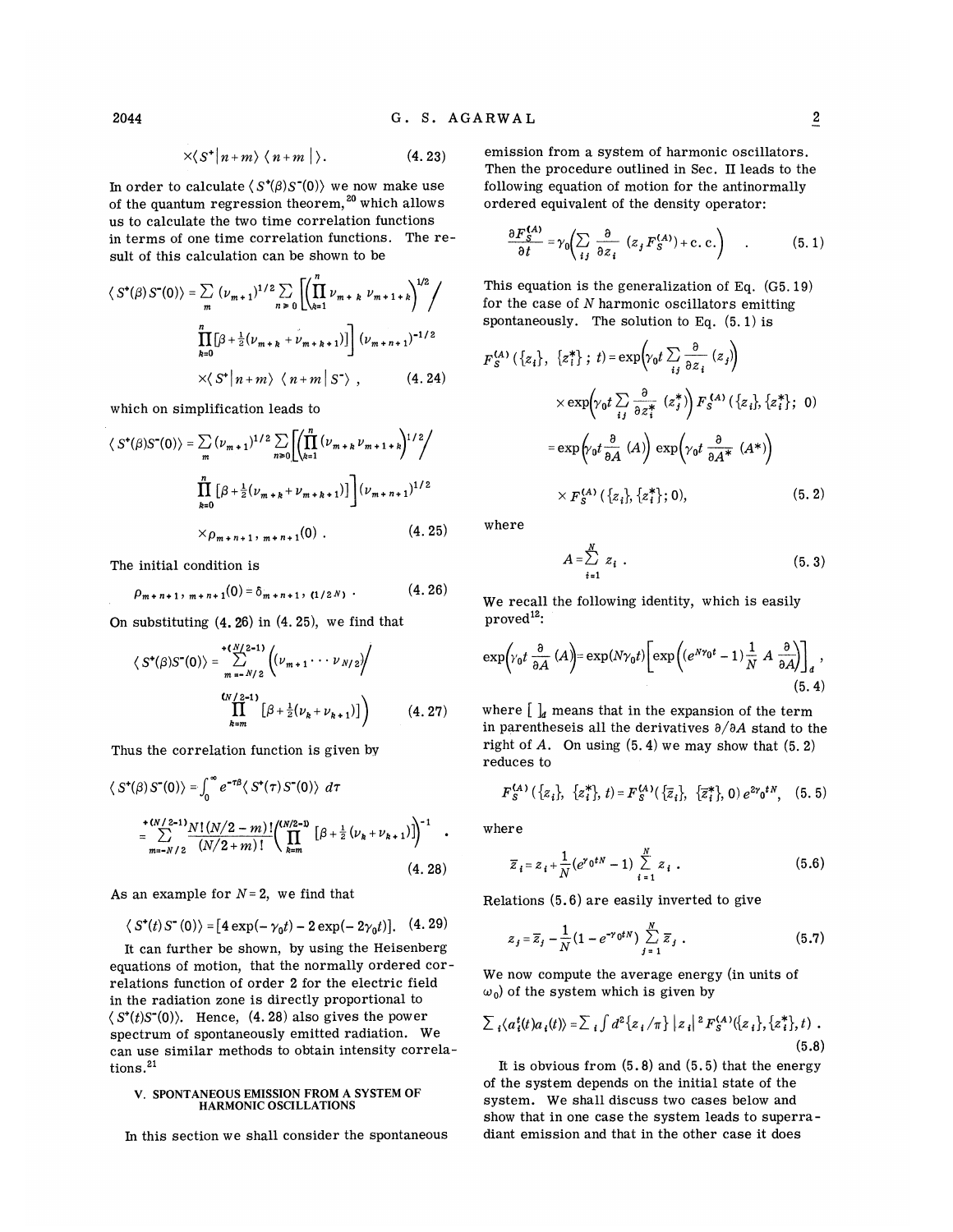01

not.

We first assume that at  $t = 0$  that phase-space distribution function  $F_S^{(A)}$  satisfies the following conditions:

$$
F_{S}^{(A)}(\lbrace z_{i} \rbrace, \lbrace z_{i}^{*} \rbrace, 0) = \prod_{j=1}^{N} F_{j}^{(A)}(z_{j}, z_{j}^{*}, 0), \quad \langle a_{i}(0) \rangle = 0
$$
 (5.9)

On using Eqs.  $(5.5)$ ,  $(5.6)$ , and  $(5.9)$  we can easily show that  $(5.8)$  reduces to

$$
\sum_i \langle a_i^{\dagger}(t) a_i(t) \rangle = \sum_i \langle a_i^{\dagger}(0) a_i(0) \rangle \frac{1}{N} \left[ (N-1) + e^{-2\gamma_0 t N} \right].
$$
\n(5.10)

We thus find that the radiation rate is given by the following:

$$
I(t) = -\omega_0 \frac{d}{dt} \sum_i \langle a_i^{\dagger}(t) a_i(t) \rangle
$$
  
=  $2\gamma_0 \omega_0 e^{-2\gamma_0 t N} \sum_i \langle a_i^{\dagger}(0) a_i(0) \rangle$   
=  $2\gamma_0 e^{-2\gamma_0 t N} W(0)$ , (5.11)

where  $W(0)$  is the energy of the system at time  $t = 0$ . We therefore conclude that a system of harmonic oscillators, which are excited in a state described by Eq. (5.9) does not lead to superradiant emission.

We now consider a system of harmonic oscillators which are excited at  $t = 0$  so that each of them is in a coherent state  $|z_0\rangle$ . Then  $F_s^{(A)}(\{z_i\}, \{z_i^*\}, 0)$  is given by

$$
F_{S}^{(A)}(\lbrace z_{i}\rbrace,\lbrace z_{i}^{*}\rbrace, 0)=\prod_{i=1}^{N}\pi\delta^{(2)}(z_{i}-z_{0}) . \qquad (5.12)
$$

On substituting  $(5.12)$  and  $(5.5)$  in  $(5.8)$ , we obtain the following expression for the energy of the system:

$$
\sum_i \langle a_i^{\dagger}(t) a_i(t) \rangle = N |z_0|^2 e^{-2\gamma_0 t N} . \qquad (5.13)
$$

The radiation rate is then given by

$$
I(t) = -\omega_0 \frac{d}{dt} \sum_i \langle a_i^{\dagger}(t) a_i(t) \rangle
$$

$$
= 2\gamma_0 \omega_0 |z_0|^2 N^2 e^{-2\gamma_0 t N}, \quad (5.14)
$$

mhich leads us to conclude that the radiation rate is proportional to the *square of the number* of oscillators, when each of the oscillators is initially excited to a coherent state  $|z_0\rangle$ . Therefore, state  $|z_0\rangle$  for the case of harmonic oscillators is the analog of the state  $|N/2, 0\rangle$  (in which half of the atoms are in excited state and half of them in ground

\*Research supported by the U. S. Army Research Office (Durham).

state) for two-level atoms. It is also worth noting that the decay constant is  $N$  times larger than that for a single oscillator.

#### ACKNOWLEDGMENT

The author mould like to thank Professor J. H. Eberly for many stimulating discussions, and would like to thank him and Professor E. Wolf for reading the manuscript.

## APPENDIX: PROOF OF THE RELATION (4.2)

We apply the mapping operator  $\boldsymbol{\Omega}^{(N)}$  correspondin to the normal rule of mapping to both sides of Eq. (2.ll), to find the following:

$$
\frac{\partial}{\partial t} \Omega^{(N)} F_S^{(N)} + \Omega^{(N)} \mathcal{L}_S F_S^{(N)} = 0 ,
$$
\n(A1)\n
$$
\frac{\partial \rho_S}{\partial t} + \Omega^{(N)} \mathcal{L}_S F_S^{(N)} = 0 .
$$

We will now use the following identities<sup>22</sup>:

$$
[a, G(a, a^{\dagger})] = \Omega^{(N)} \frac{\partial}{\partial z^*} [F^{(N)}(z, z^*)], \qquad (A2)
$$

$$
[G(a, a^{\dagger}), a^{\dagger}] = \Omega^{(N)} \frac{\partial}{\partial z} [F^{(N)}(z, z^*)]
$$
 (A3)

Here  $G(a, a^{\dagger})$  is an arbitrary function of boson operators a and  $a^{\dagger}$ , and  $F^{(N)}(z, z^*)$  is the normally ordered equivalent of  $G(a, a^{\dagger})$ . Using these identities we can show, by straightforward but long calculations, that

$$
\Omega^{(N)} \mathcal{L}_S F_S^{(N)} \Big| = \sum_{jj'} \left\{ \left[ u_j, \left( v_j^{\dagger} u_j^{\dagger}, \rho_S v_{j'} - \delta_{jj'} u_j^{\dagger} \cdot \rho_S \right) \right] - \left[ u_j^{\dagger}, \rho_S v_j, u_j, v_j^{\dagger} \right] - \left[ \left[ v_j, u_j, \rho_S u_j \right], v_j^{\dagger} \right] + \left[ u_j, \left[ v_j, u_j^{\dagger}, v_j^{\dagger} \rho_S \right] \right] \right\} \gamma_{jj'} + \text{H.c.} \quad \text{(A4)}
$$

Equation  $(A4)$ , on simplification, leads to

$$
\Omega^{(N)} \mathcal{L}_S F_S^{(N)} = \sum_{jj'} \gamma_{jj'} \cdot (v_j^{\dagger} u_j v_j u_j^{\dagger} \cdot \rho_S - u_j^{\dagger} \cdot v_j \cdot \rho_S v_j^{\dagger} u_j)
$$
  
\n
$$
I(t) \equiv -\omega_0 \frac{d}{dt} \sum_i \langle a_i^{\dagger}(t) a_i(t) \rangle
$$
\n
$$
+ \text{H.c.} \tag{A5}
$$

which on using Schwinger's coupled boson representation  $(2,3)$  reduces to

$$
\Omega^{(N)} \mathcal{L}_S F_S^{(N)} = \sum_{jj'} \gamma_{jj'} (S_j^{\dagger} S_j^{\dagger}, \rho_S - S_{j'}^{\dagger}, \rho_S S_j^{\dagger}) + \text{H.c.}
$$
\n(A6)

On substituting (A6) in (Al) we obtain the desired result (4.2), viz. ,

$$
\frac{\partial \rho_S}{\partial t} = -\big[\sum_{jj'} \gamma_{jj'}(S_j^* S_j^*, \rho_S - S_{j'}^*, \rho_S S_j^*) + \text{H.c.}\big]. \quad \text{(A7)}
$$

18, 908 (1967); Phys. Rev. 183, 457 (1969).

<sup>3</sup>I. D. Abella, N. A. Kurnit, and S. R. Hartman, Phys. Bev. 141, 391 (1966).

 ${}^{4}$ For a review of the effects arising as a result of pro-

<sup>&</sup>lt;sup>1</sup>R. H. Dicke, Phys. Rev.  $93, 99$  (1954).

<sup>&</sup>lt;sup>2</sup>S. L. McCall and E. L. Hahn, Phys. Rev. Letters